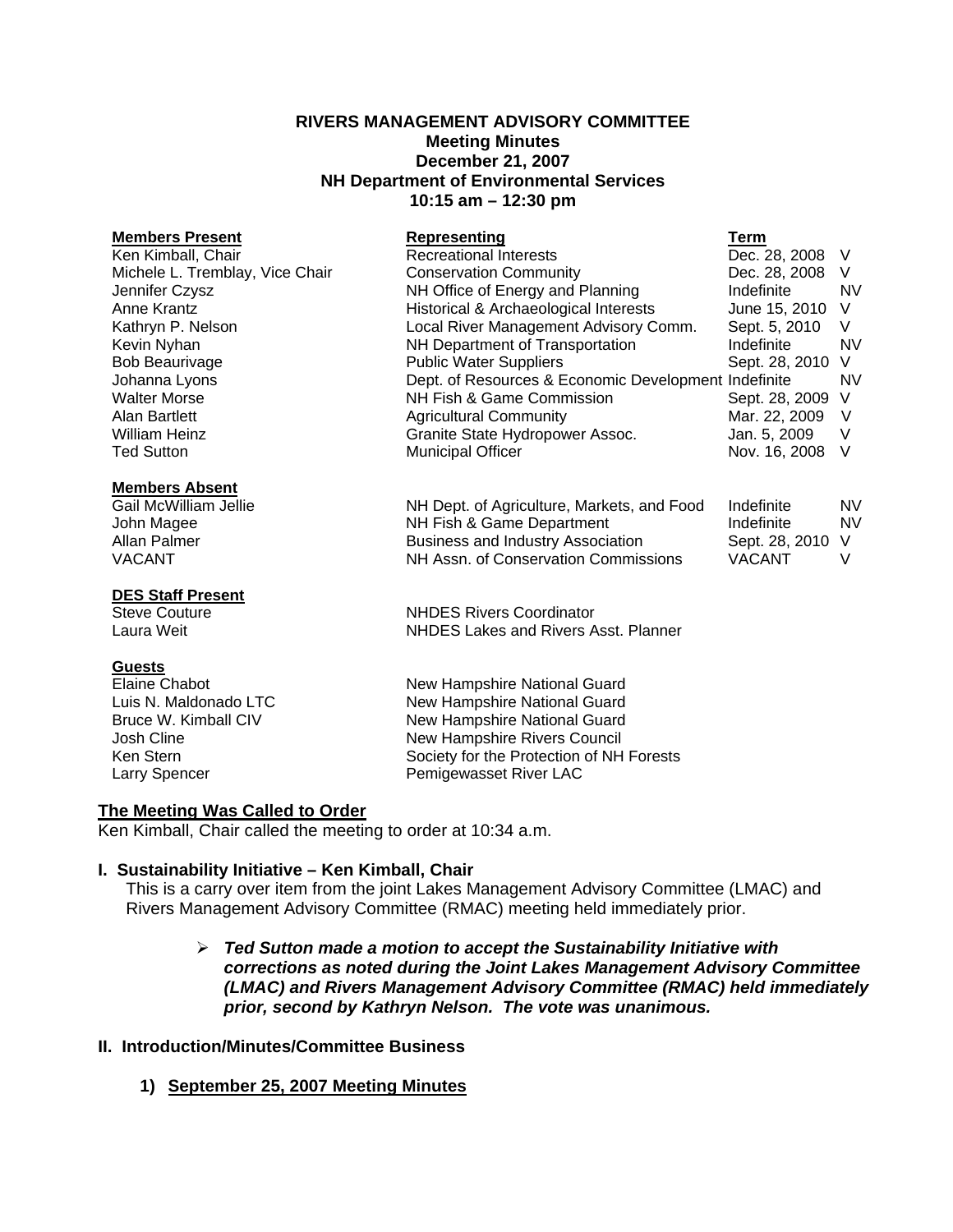### ¾ *Michele L. Tremblay made a motion to accept the September 25, 2007 meeting minutes as presented, second by Walter Morse. The vote was unanimous.*

### **2) RMAC Membership Status –**

The NH Association of Conservation Commissions is currently working on finding three nominees to replace Debby Hinman.

### **3) Correspondence**

DES sent a letter to Amy Ignatuis with the NH Office of Energy and Planning on October 10, 2007 regarding the leasing of state-owned real estate on shores of public waters. This letter was in direct response to a letter the Governor's Office had sent on October 17, 2006 asking six specific questions of state agencies that hold and manage state-owned lands that abut public waters.

### **III. Natural Segments and Outstanding Resource Water Protection, Steve Couture, NHDES**

Outstanding Resource Water (ORW) is a mechanism derived from the Clean Water Act that offers the highest level of surface water protection. It has been incorporated into Env-Ws 1708.05 Surface Water Quality Regulations. According to Env-Ws 1708.05 (a) "surface waters of *national forests* and designated natural river segments under RSA 483:7-a, I shall be considered outstanding water resources." Furthermore, according to Env-Ws 1708.05 (b) "water quality shall be maintained and protected in surface waters that constitute ORW, except that some limited point and non-point source discharges may be allowed providing that they are of limited activity which results in no more than temporary and short-term changes in water quality. 'Temporary and shortterm' mean that degradation is limited to the shortest possible time. Such activities shall not permanently degrade water quality or result at any time in water quality lower than that necessary to protect the existing and designated uses in the ORW. Such temporary and short-term degradation shall only be allowed after all practical means of minimizing such degradation are implemented."

DES is seeking approval to move ahead with developing a procedure to implement ORW.

### ¾ *Michele L. Tremblay made a motion that standard requirements for Outstanding Resource Water Protection include: 1) no additional pollutant loading and 2) no increase in peak or volume of hydrology. The geographic scope includes all contributing drainage areas, second by Anne Krantz. The vote was unanimous.*

The Water Quality Standards Advisory Committee was established in the fall of 2000 to assist DES in drafting revised water quality regulations. The purpose of the committee is to facilitate public input, solicit advice and provide a forum for the discussion of focused issues. They are currently seeking new representatives.

### ¾ *Michele L. Tremblay made a motion to appoint Allan Palmer to represent the RMAC on the Water Quality Standards Advisory Committee, second by Ted Sutton. The vote was unanimous.*

### **IV. Surplus Land Review – Disposition of state-owned properties – Laura Weit, NHDES**

### **1) CORD SLR 07-016: Town of Woodsville (Connecticut River)**

The New Hampshire National Guard wishes to dispose of the Woodsville Armory due to US military reorganization. The property directly abuts the Connecticut River. Luis N. Maldonado, LTC explained that according to the 1955 deed, the property shall be purchased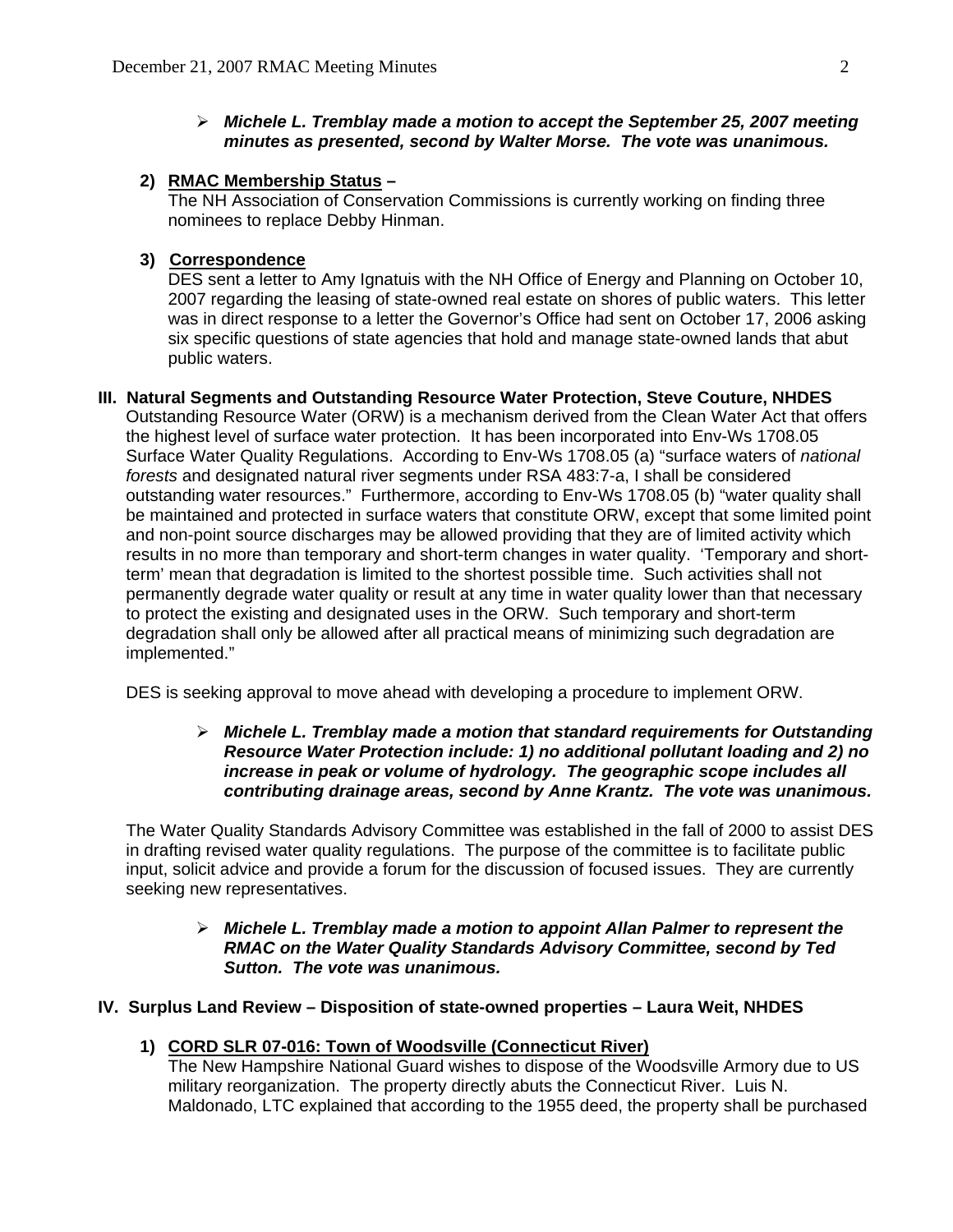by J.J. Rowe or buyer approved by Rowe. Luis also explained that the New Hampshire National Guard has approached the Town of Haverhill to purchase the property.

The Connecticut River Joint Commissions, Inc. (CRJC) reviewed the request and recommended that 1) if the new owner was amendable, the existing structure be removed and 2) the expansion and restoration of the existing riparian buffer would be an improvement to the property.

¾ *Michele L. Tremblay made a motion to approve the disposal with the following recommendations: 1) It is the understanding of the RMAC that according to a letter submitted by the Connecticut River Joint Commissions, Inc. (CRJC) the property lies within the floodplain. 2) It is also the understanding of the RMAC that the CRJC recommends the footprints of the existing buildings are not expanded. 3) The Town of Haverhill shall be encouraged to work with the CRJC to use Best Management Practices (BMPs) on site. 4) The Town of Haverhill shall also be encouraged to work with the CRJC to expand the existing vegetative buffer with the intent of increasing flood storage and reducing erosion, second by Ted Sutton. The vote was unanimous.* 

# **V. Legislation/Rulemaking/Other**

**1) Stream Gage Task Force Recommendations – Capital Budget – Steve Couture, NHDES** Fifteen stream gages will become operational due to leveraging capital budget funds. DES and USGS have worked together to cover operational and maintenance costs. All stream gages, except two are on designated rivers.

# **2) Legislation – Steve Couture, NHDES**

**a) Legislative Subcommittee – 2009 Discussion Draft & 2008 Legislation – Michele L. Tremblay, Vice Chair** 

The Legislative Subcommittee met several times over the past few months to revise RSA 483 with the intent to clarify the legislation and meet unfulfilled needs. Michele reviewed the suggested changes to RSA 483 with the RMAC. The most significant change is to institute a permit surcharge that would provide: 1) grants program to support LAC River Corridor/Watershed Management development and implementation, 2) funding to develop and implement Protected Instream Flows and Long-Range Management Plans, and 3) one permanent staff member and two interns to conduct permit reviews, LAC technical assistance, and assessment and monitoring. This \$50 fee would be applied to all permits, licenses, or certificates identified in RSA 483:12-a,I that currently charge a fee.

Ken noted that the permit fee should be corrected every five years for inflation.

### ¾ *Michele L. Tremblay made a motion to move forward with the proposed changes to RSA 483 for the 2009 legislative session, second by Walter Morse. The vote was unanimous.*

Jen expressed concern for charging applicants additional fees, especially with regard to affordable housing.

Ken stressed the importance of gaining the full support of all members on the proposed legislation before moving forward, since the entire statute will be open for attack once submitted.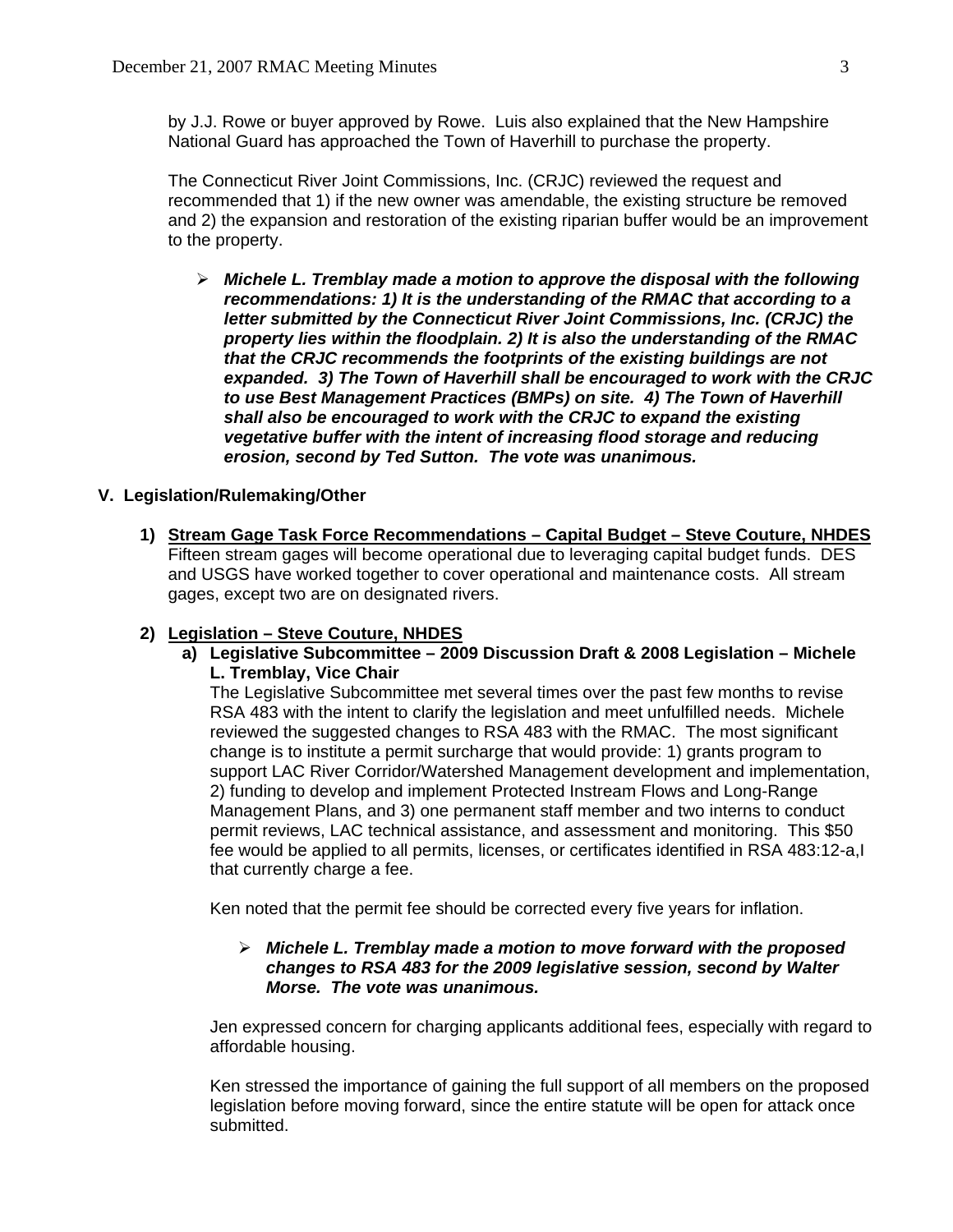# ¾ *Due to time constraints, the RMAC will review bill text at its next meeting.*

**b) Comprehensive Flood Management Plan Commission (HB 648) – Steve Couture**  John Magee is the RMAC representative to this Commission. Steve is one of two DES representatives. Steve noted the approach that the U.S. Army Corps of Engineers has taken to flood management, which is more focused on managing human behavior than controlling floods. The Commission has agreed to meet on a weekly basis to accomplish what they have been charged to do.

# **3) Comprehensive Shoreland Protection Act Rules Workgroup – Kathryn Nelson**

The Rulemaking Notice for the Shoreland Rules has been filed and will be published today. The public hearing is scheduled for Wednesday, January 16, 2008 from 9:00 a.m. to 11 a.m. in Rooms 110 and 111 at DES.

# ¾ **Kathryn Nelson agreed to work with RMPP staff to develop priorities and recommendations to strengthen and/or change the proposed rules.**

# **The fire alarm went off. Ken Kimball left the meeting at this time.**

# **VI. Next meeting date(s):**

# *Next meeting date: – Wednesday, January 23rd* **at 9:30 AM.**

# **VII. Wetlands Stream Rules Workgroup – Michele L. Tremblay**

The Wetlands Stream Rules Workgroup has been charged to gather input and assist in writing rules regarding streams and how they relate to wetlands permitting. The Workgroup is currently working on language and how to establish criteria for new road crossings for perennial and intermittent streams. The Workgroup consists mostly of users and consultants rather than conservation interests. The next Wetlands Stream Rules Workgroup meeting is scheduled for January 10, 2008 at 9:00 a.m. in Rooms 112 and 113 at DES.

# **VIII. Other Business/Action Item Reviews**

Kevin suggested including projects taking place on the Cold River and Warren Brook as a future agenda item.

### ¾ **Steve Couture offered to work with Kevin to develop a presentation for the RMAC to identify lessons learned from the Cold River and Warren Brook stabilization and restoration projects.**

# *Action Items –*

- 1) RMAC members will submit any revisions and/or edits to the Sustainability Initiative by January  $4<sup>th</sup>$ .
- 2) RMPP staff will incorporate edits to the Sustainability Initiative and work with Ken and Phil O'Brien, LMAC Chair to finalize the document.
- 3) Post approved September 25th meeting minutes to the RMAC website.
- 4) Send a letter to CORD for the conditional approval of SLR 07-016: Town of Woodsville.
- 5) Kathryn Nelson will work with RMPP staff to develop a list of priorities and recommendations to strengthen and/or change the proposed CSPA rules.
- 6) Steve will work with Kevin to develop a presentation that identifies lessons learned from the Cold River and Warren Brook restoration and stabilization projects.